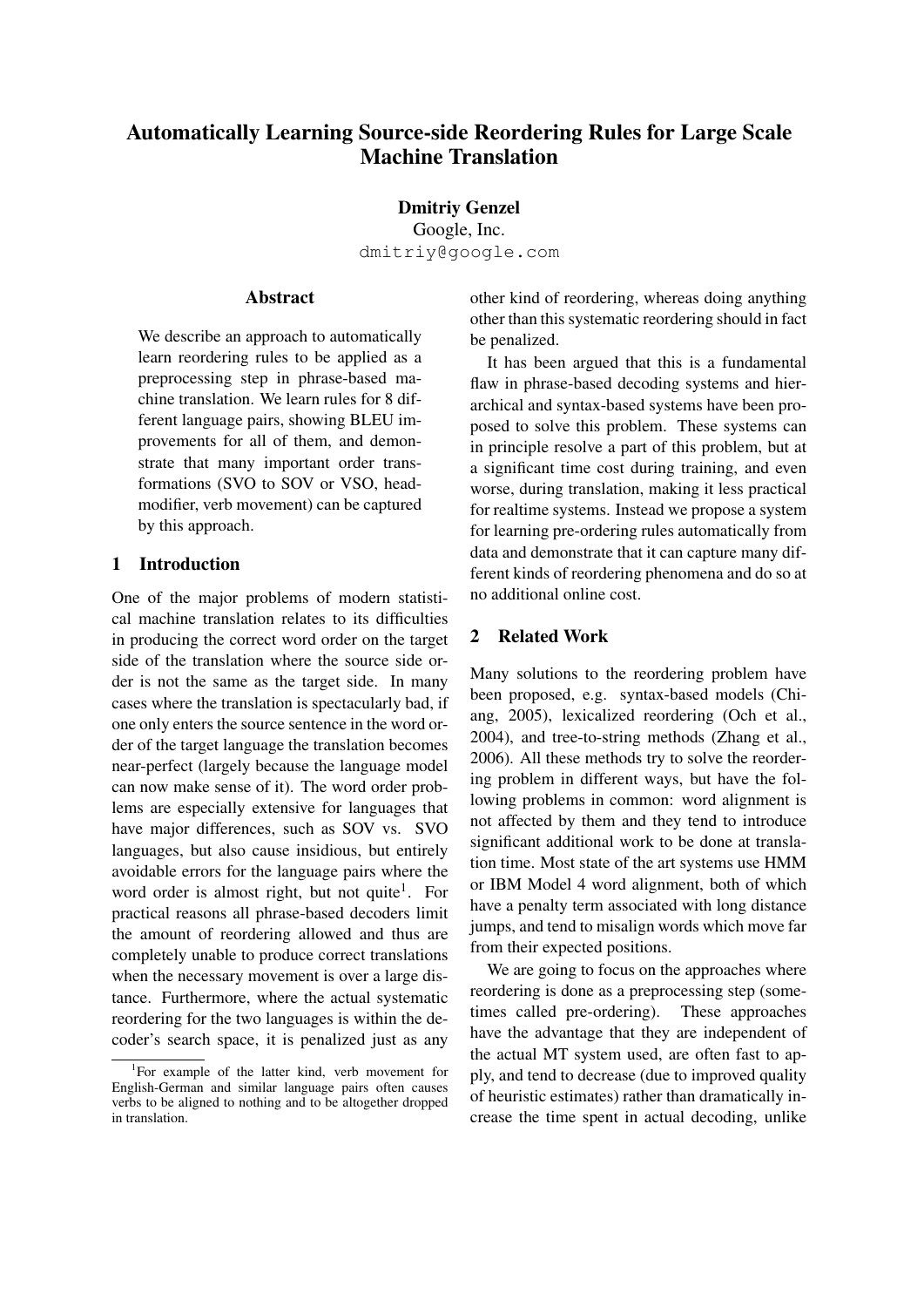some of the previously mentioned approaches. The downside of these methods is that the reordering is fixed, and if it is wrong it can hurt the quality of translations. We will discuss solutions for this problem later.

Even in the relatively limited space of preprocessing-based reordering solutions, there has been a large amount of previous work, as far back as Brown et al. (1992). Most approaches focus on utilizing manually written rules for different languages. A common language pair for which rules were proposed is German-English (Nießen and Ney, 2001; Collins et al., 2005). There is similar work for Chinese-English (Wang et al., 2007) and quite a few other languages. Clearly, such methods work quite well, but require linguistic expertise to produce. Our goal, however, is to learn reordering from parallel data that is already available to an MT system in an entirely unsupervised manner.

We are not the first to attempt this task. In particular, Xia and McCord (2004) proposed a way to automatically learn reordering patterns for French-English. Their system parses parallel data both on the source and target side and then uses a variety of heuristics to extract reordering rules which are then applied during training. More recently, Li et al. (2007) use a maximum entropy system to learn reordering rules for binary trees (i.e., whether to keep or reorder for each node). An approach most similar to ours is that of Rottmann and Vogel (2007) where they learn reordering rules based on sequences of part-ofspeech tags (but do not use parse trees). All of these approaches show improvements in translation quality, but are applied on a single language pair. Our goal is to find a method that works well for many language pairs, regardless of the word order transformations needed, and without language-specific tuning. Unlike our predecessors, we use a systematic search through the space of possible permutation rules to minimize a specific metric, related to the monotonicity of resulting alignments.

# 3 Our Approach

We limit ourselves to reorderings of the source side of training and test data. To constrain our reorderings, we first produce a parse tree, using a dependency parser similar to that of Nivre and Scholz (2004). The above parser is much faster than the time spent in translating the same sentence and thus creates almost no overhead. In our experiments where the source language is English the training data for the parser is the Penn Treebank (Marcus et al., 1993). For German, we use TIGER treebank (Brants et al., 2002). We then convert the dependency tree to a shallow constituent tree. The trees are annotated by both Penn Treebank part of speech tags and by Stanford dependency types (de Marneffe et al., 2006; de Marneffe and Manning, 2008). For an example, see Figure 1a.

Our reorderings are constrained by reordering of nodes in a parse tree of the source sentence. Thus, the full space of reorderings we consider consists of all reorderings that would produce a parse tree with the same set of child-parent relationships. For an example of a valid reordering, see Figure 1b.

Each reordering is described by a series of rules and we learn one such series for each language pair automatically. Each source sentence is parsed, and the tree is transformed sequentially, one rule at a time applying to the entire tree, top down. The reordered sentence is read off the leaves of the tree and training and evaluation proceeds as normal. We are using a state-of-the-art phrase-based statistical machine translation system to perform the actual translation. The system is itself capable of further local reordering during translation limited by the maximum distance of 4 words.

### 3.1 Rule Space

Each rule consists of two parts: conditioning context and action. For every internal node in the parse tree, traversed top-down, the node is matched against the conditioning context, and if a match is found, the associated action applies. All actions are limited to reordering children of the matching node. Furthermore, if a rule applies at a node, its descendants are not traversed for the purpose of matching to avoid modifying the same part of the sentence twice by the same rule. A different rule may apply on this node or its descendants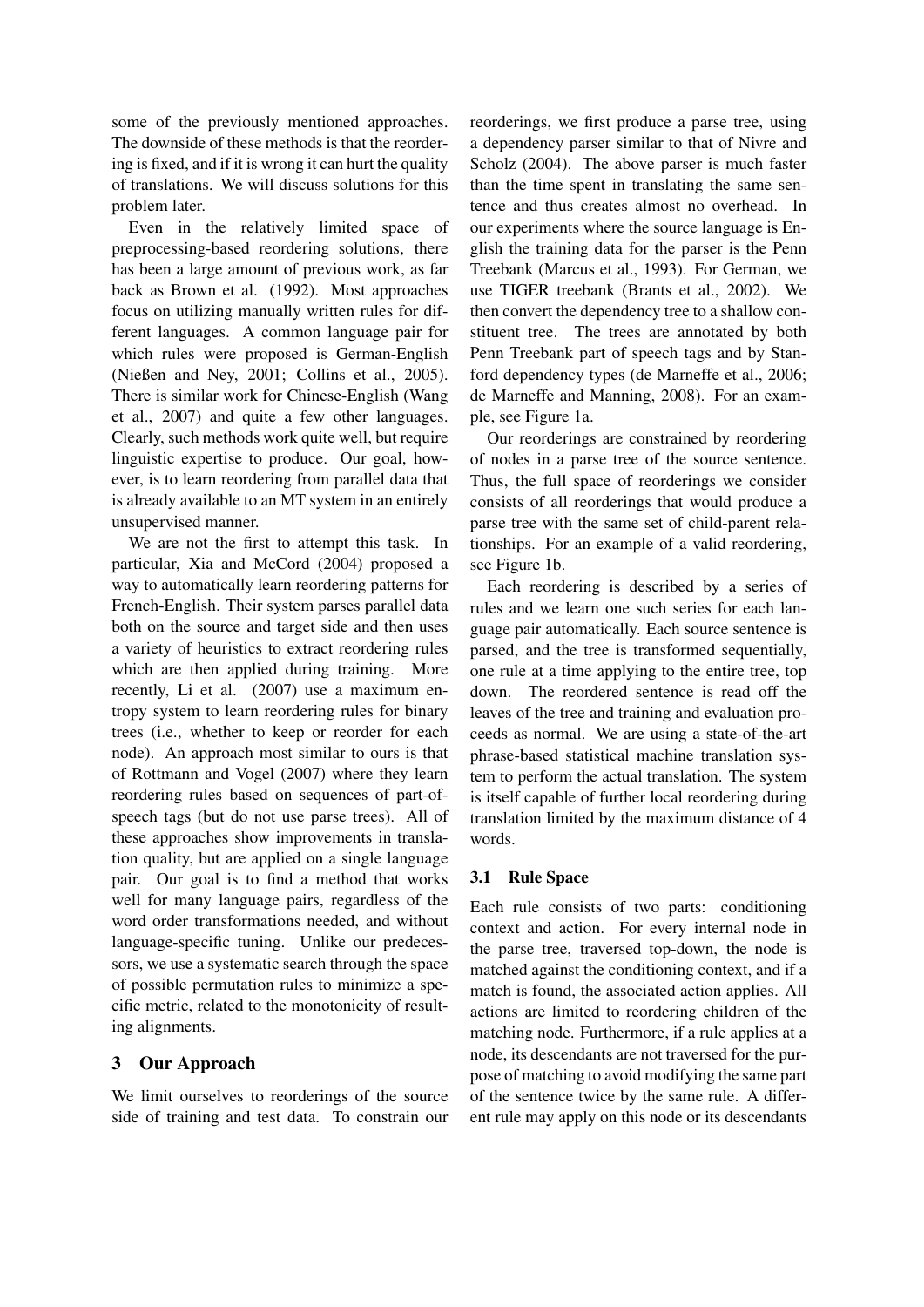

(a) A sample parse tree

(b) After reordering (moving RB over  $\lfloor NN \rfloor$ )

Figure 1: Parse tree of a sentence and its reordering

| Feature | Description                        |
|---------|------------------------------------|
| nT      | POS tag of this node               |
| nL      | Syntactic label of this node       |
| pT      | POS tag of the parent of this node |
| pL      | Syntactic label of the parent      |
| 1T      | POS tag of the first child         |
| 1L.     | Label of the first child           |
| 2T      | POS tag of the second child        |
| 2L      | Label of the second child          |
|         |                                    |

Table 1: Set of features used as conditioning variables

later in the sequence.

A conditioning context is a conjunction of conditions. Each condition is a (feature, value) pair. List of features is given in table 1. In practice, we limit ourselves to no more than 4 conditions in a given context to avoid combinatorial explosion and sparsity as well as contexts that fail to generalize. However, we may exhaustively generate every possible conjunction of up to 5 conditions from this list that covers up to 4 children that we actually observe in training.

For example, the following contexts would be valid for transformation in Fig. 1:

 $\bullet$  nT = VBD

- $\bullet$  1T = PRP
- $\bullet$  1L = nsubj
- $\bullet$  3T = dobj
- etc.

or any conjunction of these. The action performed in this example is swapping children 3 and 4 of the VBD node, and can be denoted as the permutation (1,2,4,3).

When processing a rule sequence, once a rule applies, the action is performed, and that rule is no longer applied on the same node or its descendants (but can be further applied elsewhere in the tree). Another rule (even an identical one) starts from the top and can apply to nodes modified by previous rules.

### 3.2 Reordering metrics

To evaluate the quality of a given reordering rule, we need to have reliable metrics that, for each sentence pair, can evaluate whether an improvement in monotonicity has been made.

The easiest metric to use is the number of crossing alignment links for a given aligned sentence pair. For instance, in Figure 2, there are 2 crossing links. This metric is trivial to compute and has some nice properties. For instance, moving a single word one position out of place causes one link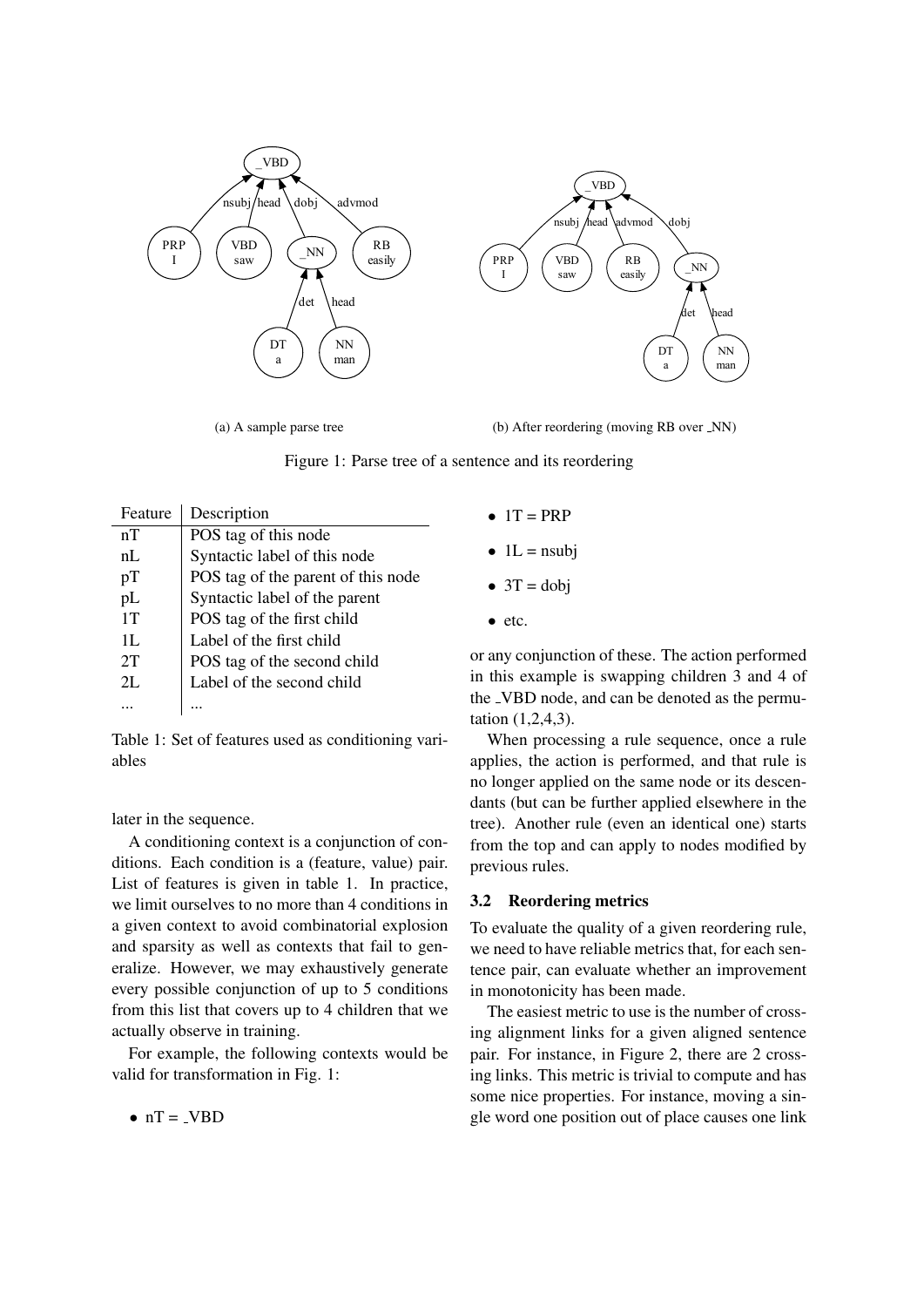

Figure 2: Counting crossing alignment links

to cross, moving it farther away from its correct position would cause more links to cross. We will refer to this metric as *crossing score*.

An ideal metric would be the actual BLEU score that the system would obtain under this reordering rule on the development set. However, since each rule affects word alignment, phrase extraction, optimal feature weights, and the actual translation, it would be necessary to retrain the entire phrase-based system for each possible rule, which is impractical. It is, however, practical, to retranslate the development set, keeping the phrase table and feature weights constant. Normally, however, phrase tables contain multi-word phrases, such as "a b" which may no longer match after the reordering, and this biases the system toward the original word order. To avoid this, for this computation only, we use a phrase table that only contains single words and is therefore independent of the source sentence word order. This lets us test whether a given reordering improves the search space for the phrase-based decoder at the relatively small computational cost of translating the development set. We obtain a difference of the BLEU scores with and without a given rule, which we hope to be a reasonable estimate of the true gain in BLEU score that one would obtain, by retraining the full system, including word alignment, full-length phrase extraction, and tuning the feature weights. We refer to this score as *estimated BLEU gain*.

Note that these two scores are used to obtain an estimate of utility of any given rule, and are not used for evaluation of the entire system. Those metrics are discussed in detail in the evaluation section.

#### 3.3 Algorithm

We propose a straightforward algorithm to automatically learn reordering rules. The input data for all algorithms is word-aligned sentence pairs. We have found that sophisticated alignment models introduce a bias toward alignment between certain kinds of nodes (usually ones that are close), and this has undesirable effects. In practical terms this means that neither HMM nor Model 4 alignments are useful (even though they are better as alignments), but Model 1 alignments are. However, to compensate for poor quality of the alignments, we simply delete those alignment links that have posterior probabilities under  $0.5<sup>2</sup>$ and remove sentence pairs which have very few alignments left. The crossing score works quite well even when only a portion of the words in a sentence are aligned.

The algorithm's outline is given as Alg. 1.

The algorithm proceeds by considering all rules after the best sequence of rules so far, and appends the best new rule (according to the metric) to the sequence. In practice, some changes are needed, and we describe some variations. Each of these variations produces a different sequence of rules, but they are interchangeable, and we can simply pick one that performs best on the development set, or to combine them through multisource translation or consensus.

In all variations, we are unable to generate all possible rules for every sentence, as the number can easily be  $10^4$ - $10^6$  per sentence. It is sufficient, however, to take a random sample of the input, extract top candidates, and reevaluate those on the entire set.

We also limit the kinds of rules we are allowed to generate. The number of possible actions on a node with *n* children is  $n! - 1$  and our trees are quite shallow, often containing 5, 6, or even more children per node. To avoid dealing with explosion of rules and the resulting sparsity of the rule space, we modify the process slightly, so that instead of matching a node, we match a node and a consecutive subsequence of its children of a given size, as a sliding window. For example, in Figure 1a, node VBD has 4 children. If we limit our-

<sup>&</sup>lt;sup>2</sup>This guarantees only one alignment per word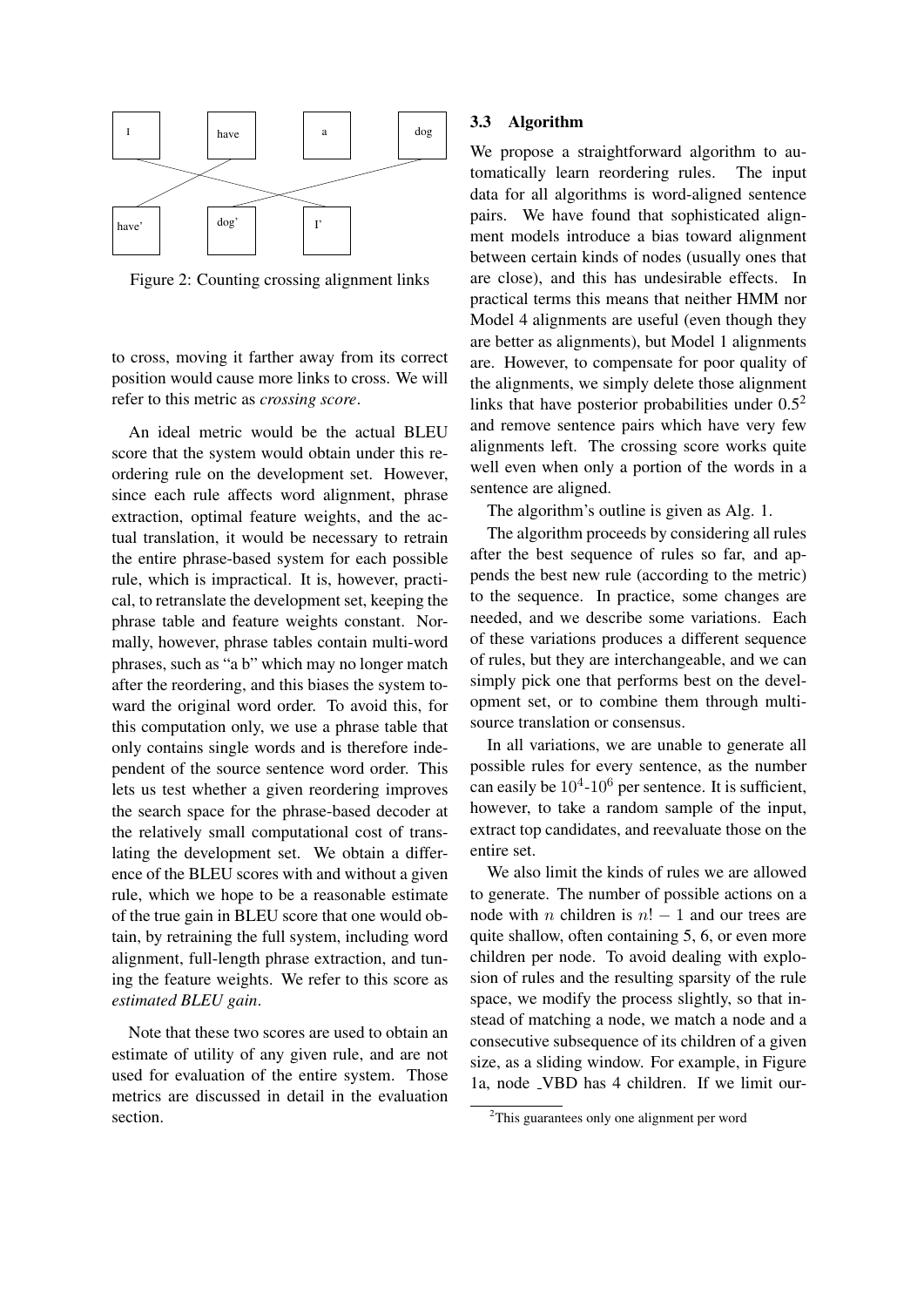| <b>Algorithm 1</b> Optimizing alignment links                     |
|-------------------------------------------------------------------|
| input: A set of aligned sentence pairs                            |
| $base = \langle empty \ sequence \rangle$ ;                       |
| for several iterations do                                         |
| $candidate_{rules} = GenerateAllC and data = Rule(input, base)$ ; |
| base.append(MinCost(candidate_rules))                             |
| end for                                                           |
|                                                                   |

selves to 3 children at a time we would attempt to match this node twice: with its children 1,2,3 and 2,3,4. In other words, we pretend to consider two nodes, one with the first set of children, and one with the second, proceeding left to right. If either one matches, we apply the action to the subset of children in the window and stop processing the node further.

It is also useful to produce more than one rule per iteration, although this can be problematic, since the rules may interfere with each other.

### 3.3.1 Variant 1: Optimizing crossing score

We start with the initially empty base sequence. As described above, we generate every possible rule from a subset of sentences, and evaluate them on the entire input, with the base sequence always applied first. We use crossing score as a metric. However, instead of extracting only one bestscoring rule, we extract K best. Now we need to obtain a decorrelated set: for every pair of rules, we count the number of sentences where they both apply. For every rule we consider all rules that are ranked higher, and if the percentage of matches between these two rules is high, the rules may interfere with each other, and the current rule is dropped. We thus obtain a small ordered set of rules that tend to apply on different sentences, and should not interfere with each other. From this ordered set we produce all candidate rule subsequences and evaluate them, to ensure there really is no interference. The one with the best score is then appended to the base sequence. The process is then repeated with a new base sequence.

# 3.3.2 Variant 2: Optimizing Estimated BLEU gain

We proceed as in the previous variant, but final evaluation of potential sequences to be appended is done differently. Instead of using a crossing score, we reorder the development set with each candidate rule sequence and score it using a translation system with a fixed phrase table with single word phrases only (to avoid bias for a specific word order). The sequence with the highest BLEU is then appended to base sequence, and the process is repeated.

# 3.3.3 Variant 3: Optimizing Estimated BLEU gain in sequence

In this variant, once we obtain a set of decorrelated candidate rules  $\{a_1, a_2, \ldots a_n\}$  ordered by crossing score, we evaluate the following rule sequences (where b is base sequence): (b),  $(b, a_1)$ ,  $(b, a_1, a_2)$ ...  $(b, a_1, \ldots a_n)$ using estimated BLEU gain, as above. If we find that for some k,  $score(b, a_1, \ldots a_{k-1}) >$ score(b,  $a_1, \ldots a_{k-1}, a_k$ ), that means that  $a_k$  interferes with preceding rules. We remove all such  $a_k$ , and retranslate/rescore until the score sequence is monotonically non-decreasing. At this point, we append all surviving rules to the base sequence, and repeat the process.

# 4 Evaluation

As described above, our base system is a phrasebased statistical MT system, similar to that of Och and Ney (2004). The baseline decoder is capable of local reordering of up to 4 words. Our training data is extracted by mining from the Web, as well as from other published sources. We train systems from English to 7 other languages, as well as German-English. We chose them as follows: SOV languages (Japanese, Korean, Hindi), VSO language (Welsh), long distance verb movement (German), noun-modifier issues (Russian and Czech). The amount of training data varies from 28 million words (for Hindi) to 260 million (for German). The baseline sys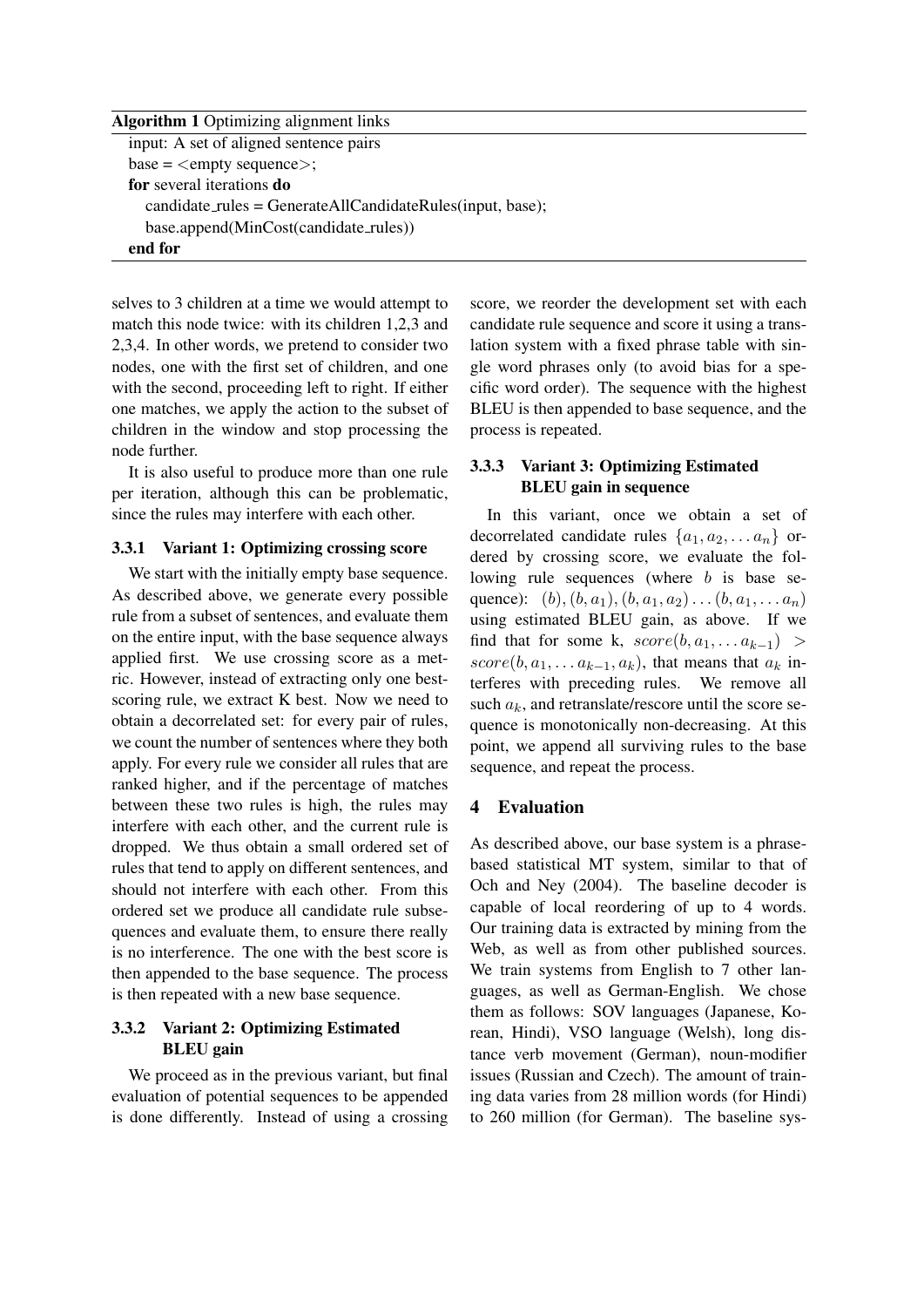tem is a production-quality system used by a large number of users.

For the first set of experiments for German-English and English-German we use WMT-09 data sets for development and testing (Callison-Burch et al., 2009). We report BLEU scores for each of the algorithms along with the best score from the WMT-09 workshop for reference in Table 2.

Unfortunately, there is no standard data set for most of the languages we would like to experiment with. For the second set of experiments, we use an unpublished data set, containing data in English and 7 languages mentioned above. Our test data comes from two sources: news articles from WikiNews<sup>3</sup> (996 sentences) and a set of random sentences from the web (9000 sentences). From these, we create 3 sets: *dev1*: 3000 sentences from *web* and 486 sentences from *wiki*; *dev2*: 1000 sentences from *web*; and *test*: the remainder of *web* (5000 sentences) and *wiki* (510 sentences). The *dev1* set is used for tuning the system, both *dev1* and *dev2* for tuning consensus, and the *test* set for evaluation. These sets are the same for all 7 languages.

Discriminative minimum error rate training (Macherey et al., 2008) was applied to optimize the feature weights for each system.

We evaluate the three variants of the algorithm mentioned above. Each algorithm outputs a reordering rule sequence (40-50 rules long) which is applied to all the training and test data, and a complete system is trained from scratch.

There is no need for us to pick a single algorithm for all language pairs, since each algorithm produces rules that are compatible with each other. We are able to pick the algorithm that works best on the development set for each language pair.

In addition, we can use a decoder that is capable of performing a multi-input translation which is given the unreordered input as well as the three reordered inputs produced by the above algorithm. This decoder is able to learn separate feature weights for each feature/algorithm combination.

Finally, we can use consensus translation

|  |  | Table 4: Manual vs. automatic reordering. Auto-        |  |  |  |
|--|--|--------------------------------------------------------|--|--|--|
|  |  | <i>matic</i> score is the combined score from Table 3. |  |  |  |

| Language | Base  | Manual | Auto- | Diff    |
|----------|-------|--------|-------|---------|
|          |       |        | matic |         |
| Hindi    | 16.85 | 19.25  | 19.36 | 0.11    |
| Japanese | 25.91 | 28.78  | 29.12 | 0.34    |
| Korean   | 23.61 | 27.99  | 27.91 | $-0.08$ |

(Macherey and Och, 2007) to produce the best possible translation for each sentence.

Results using BLEU score (character-level for Japanese and Korean, word-level for other languages) for English to X systems are given in Table 3, along with the score of Google Translate as of Feb 15, 2010, for expected quality reference. All gains in the combined and consensus columns are statistically significant using a bootstrap resampling test (Noreen, 1989).

We should also note that the parsing and reordering overhead was an average of 10msec per sentence, and had no appreciable impact on the speed of the system.

#### 4.1 Comparison with manual reordering

We also compared our automatic method with a manually written reordering rule set for SOV languages (Xu et al., 2009) (rules initially written for Korean) for comparison with our approach. The results are given in Table 4. The results are mostly comparable, with automatic rules being better for two of the three languages.

#### 4.2 Turning off decoder reordering

All of the above experiments allowed the decoder to further reorder the sentence as needed. Reordering in the decoder creates an exponential increase in the search space, and for a typical decoding strategy can lead to increase in decoding time, search errors, or both. Since we already preorder the sentence, it should be possible to avoid reordering in the decoder altogether.

Results for the combined decoder are given in Table 5. It contains the gain of the combined decoder against the baseline from Table 3, and the gain when decoder reordering is turned off against the same baseline (which has decoder reordering on). For many languages it is indeed now possi-

<sup>&</sup>lt;sup>3</sup>http://en.wikinews.org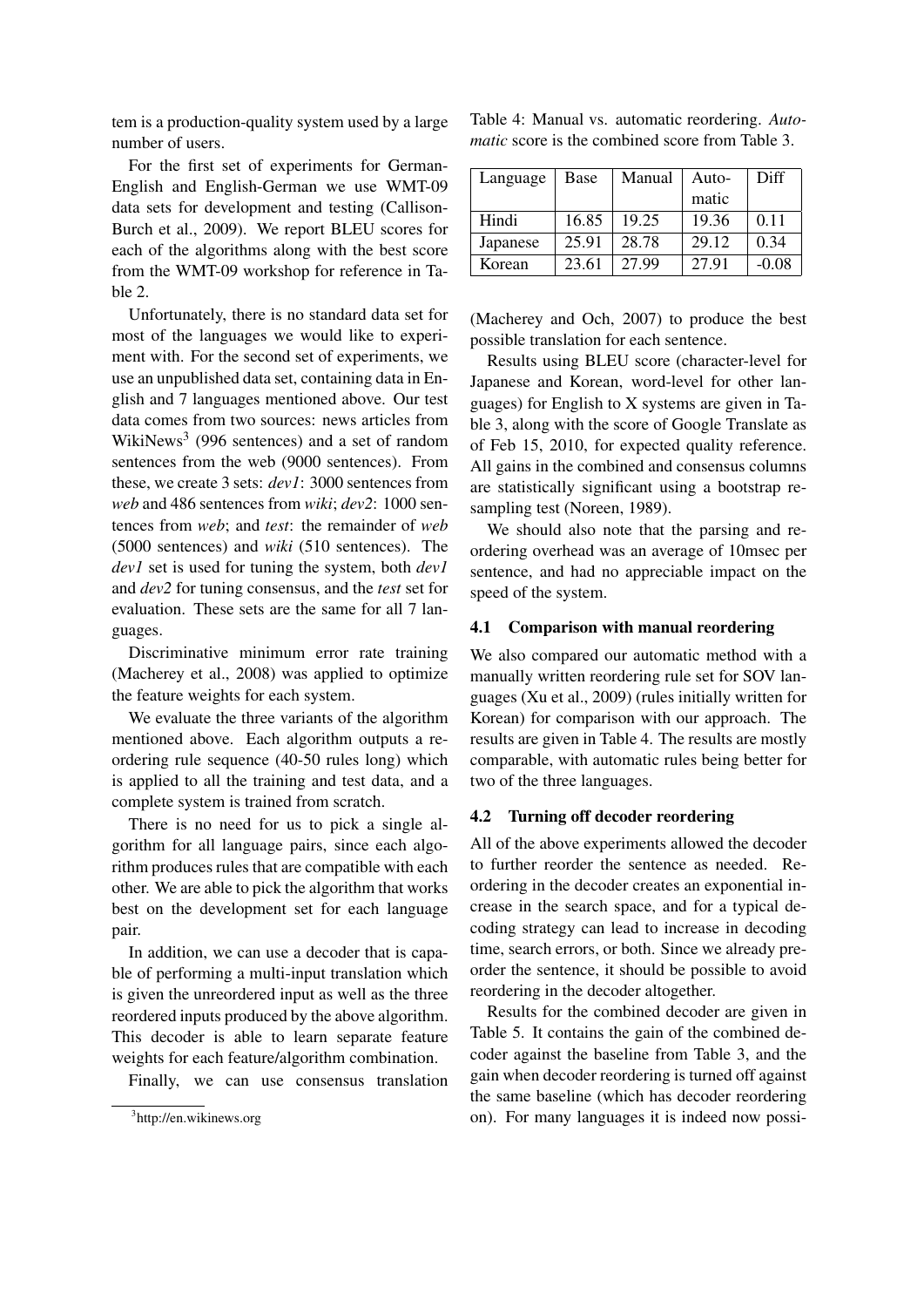Table 2: Results for 3 algorithms on WMT-09 data with best individual system score from the workshop: for EN to DE, Edinburgh, for DE to EN, Google

|                                                            |  |  | Language    Base    Var. 1   Var. 2   Var. 3    Best workshop |
|------------------------------------------------------------|--|--|---------------------------------------------------------------|
| EN to DE    16.09    16.30   16.35   <b>16.40</b>    14.76 |  |  |                                                               |
| DE to EN   21.00   22.45   22.13   22.05   20.23           |  |  |                                                               |

Table 3: Results on internal test set for 3 systems (Variant 1,2,3), the variant which performed best on the development set, the combined system, and the consensus run, along with Google Translate scores (Feb 15, 2010) for reference

| Language | Google | Base  | Var. 1  | Var. 2 | Var. 3 | Best on dev | Combined | Consensus |
|----------|--------|-------|---------|--------|--------|-------------|----------|-----------|
|          | %BLEU  | %BLEU | gain    | gain   | gain   | gain        | gain     | gain      |
| Czech    | 16.68  | 15.35 | $-0.08$ | 0.13   | 0.19   | 0.19        | 0.21     | 0.21      |
| German   | 20.34  | 18.65 | 0.47    | 0.30   | 0.39   | 0.39        | 0.72     | 0.73      |
| Hindi    | 19.15  | 16.85 | 2.25    | 2.08   | 0.15   | 2.08        | 2.51     | 2.47      |
| Japanese | 30.74  | 25.91 | 3.05    | 2.60   | 3.05   | 3.05        | 3.21     | 3.03      |
| Korean   | 27.99  | 23.61 | 3.34    | 3.77   | 4.16   | 4.16        | 4.30     | 4.30      |
| Russian  | 16.80  | 15.33 | 0.08    | 0.10   | 0.10   | 0.08        | 0.14     | 0.23      |
| Welsh    | 27.38  | 25.48 | 1.25    | 0.77   | 1.43   | 1.43        | 1.34     | 1.63      |

Table 5: Disallowing decoder reordering: difference against baseline in %BLEU gain

| Language | Decoder    | decoder<br>No. |  |
|----------|------------|----------------|--|
|          | reordering | reordering     |  |
| Czech    | 0.21       | 0.08           |  |
| German   | 0.72       | 0.55           |  |
| Hindi    | 2.51       | 2.27           |  |
| Japanese | 3.21       | 3.21           |  |
| Korean   | 4.30       | 4.15           |  |
| Russian  | 0.14       | $-0.10$        |  |
| Welsh    | 1.34       | 0.98           |  |

ble to avoid decoder reordering altogether which leads to a significant speedup.

### 5 Analysis

We looked at the rules being learned as well as at the differences in the output to see if the gains in BLEU are in fact due to the reordering phenomena being resolved. The top rules for each language are given in Table 6.

One can observe that the top rules for German and Slavic languages are as expected: verb movement and noun modifier reordering. Other top rules for German cover other specific cases of verb movement, other rules for Czech include, for example, movement of the subject of the passive sentence to the right and movement of the possessive (which is similar to the noun compound case).

The rules for Welsh include movement of the adjective modifier over its head (given in the table above) and other rules moving noun modifiers, moving a modal verb left over its subject, moving determiners to the right of nouns, etc.

For Japanese and Korean, there are many rules with dramatic impact, such as a rule moving all heads to the right, reversing a sequence of three nodes starting with a modal (e.g. *can do something* to *something do can*), moving numerical modifiers to the right of their heads, and many others.

Hindi is also an SOV language, but its grammar is not as similar to Japanese or Korean as they are to each other. Still, Hindi also has some similar rules, but there are many more involving verb movement, such as a rule directly moving the verb to the final position.

By looking at the sentences produced by the system we can see that the differences are dramatic for SOV and VSO languages, as expected,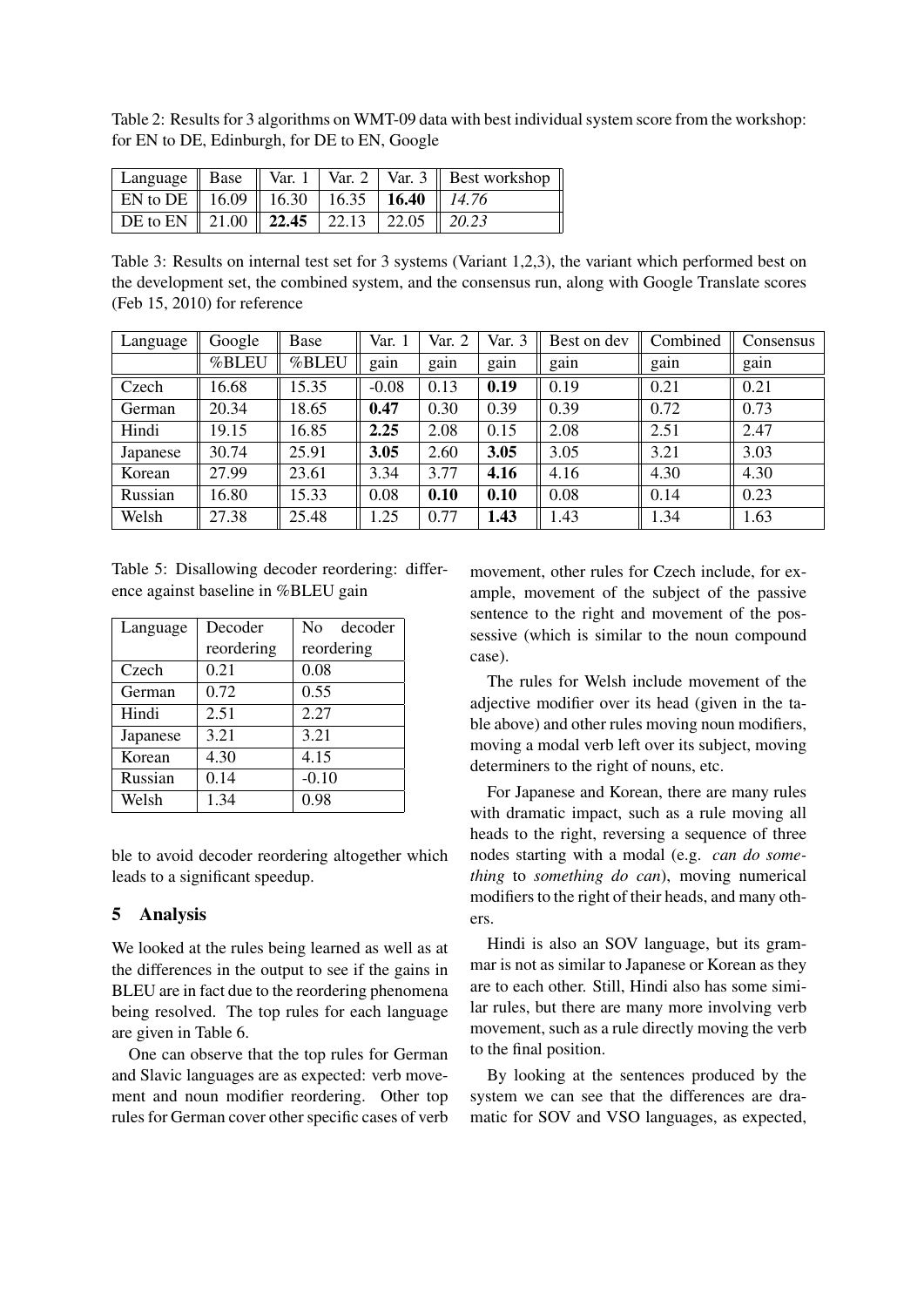| Languages        | Context           | Order | Example                                               |
|------------------|-------------------|-------|-------------------------------------------------------|
| Hindi            | 1L:head 3L:none   | 2,1,3 | I see him $\rightarrow$ I him see                     |
| Japanese, Korean | 2L:prep           | 2,1   | eat with a spoon $\rightarrow$ eat a spoon with       |
| German           | 1T:VBN 2L:prep    | 2,1   | struck with a ball $\rightarrow$ with a ball struck   |
| Russian, Czech   | $1L:nn$ $2L:head$ | 2,1   | a building entrance $\rightarrow$ a entrance building |
| Welsh            | 1L:amod 2L:head   | 2,1   | blue ball $\rightarrow$ ball blue                     |

Table 6: Examples of top rules and their application

but more interestingly, most German sentences now have a verb where the baseline had none. Another profound effect can be observed for Russian: the baseline almost invariably translated noun compounds incorrectly: e.g. *group leaders* may be translated as *group of-leaders* since this requires no reordering and no preposition insertion. This is especially problematic, since the user of the translation system often cannot detect this: the resulting sentence is not ungrammatical and can even make sense. Our algorithm learns a rule that prevents this from happening. Now the decoder must pay a cost to keep the order the same as in English.

# 6 Discussion and Future Work

We have demonstrated a general technique which requires only access to a parser for the source language (in addition to parallel data which already exists for an MT system) and is capable of reducing reordering problems endemic in a phrasebased system. No linguists or even native speakers of any of these languages were needed to write the rules. The algorithm is quite robust and performs well on noisy web data, much of it being ungrammatical.

All variants turned out to perform well, although variants 1 and 3 were better most of the time. We consider all variants to be useful, since they find different local maxima under different objective functions, and in practice use all of them and pick a rule sequence that performs best on the development set for any specific language pair.

We plan to explore this research area further in several ways. First, it would be interesting to experiment with applying rules learned for one language to a related language, e.g. Portuguese for Spanish or German for Dutch. This would let us

use rules learned from a major language for a minor one with less available training data.

We have only used English and German as source languages. There is training data for parsers in other languages, and this approach should work well for most source languages. Where a source language parser is not available, we can still improve quality, by learning rules from the target side and applying them only for the purpose of improving word alignment. Improving word alignment alone would not help as much as also using the reordering in the decoder, but it will probably help in extracting better phrases. We also plan to use parser projection to induce a reasonable quality parser for other languages.

### References

- Sabine Brants, Stefanie Dipper, Silvia Hansen, Wolfgang Lezius, and George Smith. 2002. The tiger treebank. In *In Proceedings of the Workshop on Treebanks and Linguistic Theories*, pages 24–41.
- Peter F. Brown, Stephen A. Della, Pietra Vincent, J. Della Pietra, John D. Lafferty Robert, and L. Mercer. 1992. Analysis, statistical transfer, and synthesis in machine translation. In *Proceedings of the Fourth International Conference on Theoretical and Methodological Issues in Machine Translation*, pages 83–100.
- Chris Callison-Burch, Philipp Koehn, Christof Monz, and Josh Schroeder. 2009. Findings of the 2009 Workshop on Statistical Machine Translation. In *Proceedings of the Fourth Workshop on Statistical Machine Translation*, pages 1–28, Athens, Greece, March. Association for Computational Linguistics.
- David Chiang. 2005. A hierarchical phrase-based model for statistical machine translation. In *Proceedings of the ACL'05*, pages 263–270, Ann Arbor, Michigan, June.
- Michael Collins, Philipp Koehn, and Ivona Kucerova. 2005. Clause restructuring for statistical machine